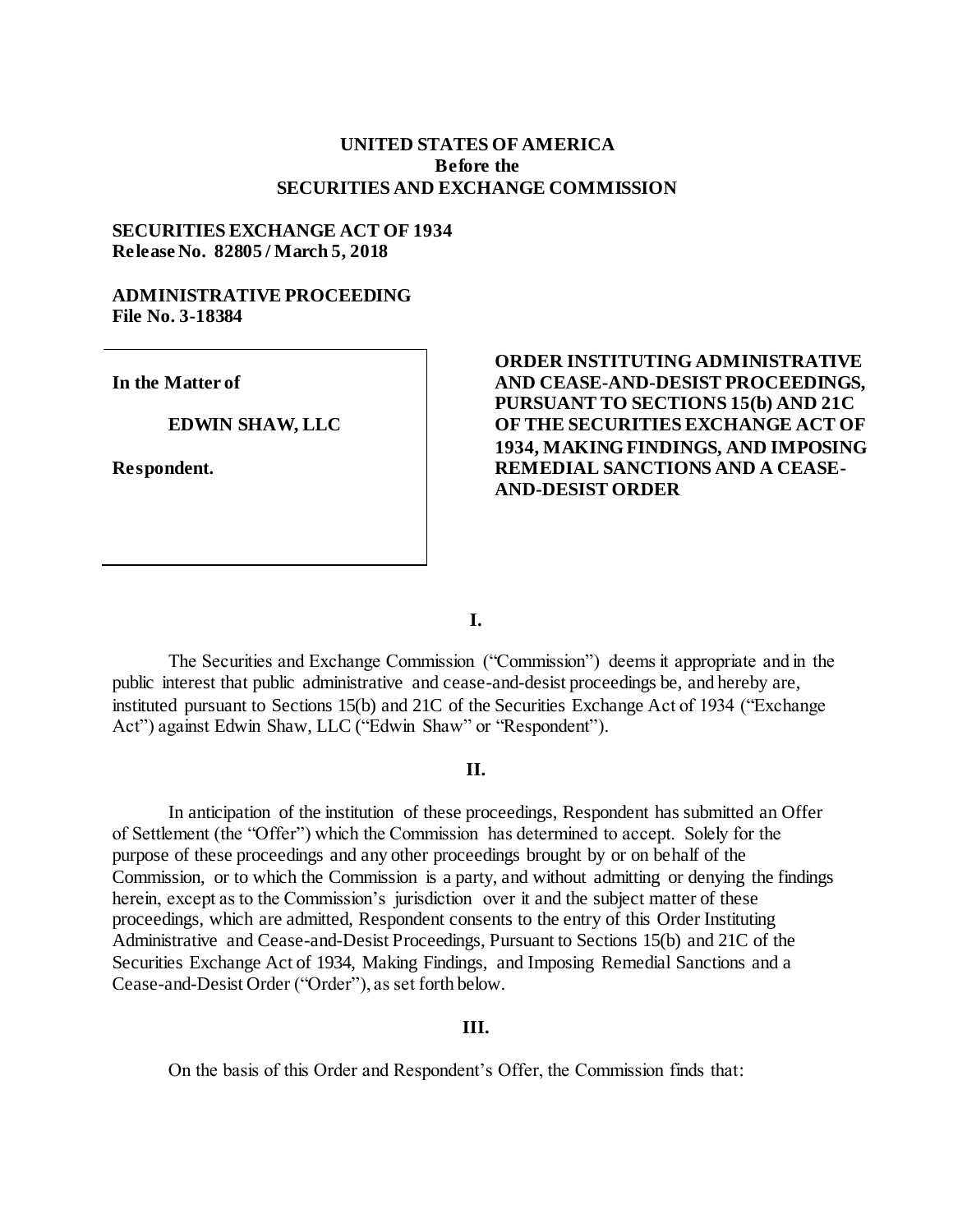## **Respondent**

1. Edwin Shaw is a New York limited liability company, headquartered in New York, New York. At all relevant times, Edwin Shaw was engaged in the business of facilitating foreign investment in the United States. Respondent has never registered with the Commission as a brokerdealer.

#### **Other Relevant Entities and Individual**

2. The "Issuer" is a New York limited liability company, headquartered in Long Island City, New York. At all relevant times, the Issuer was engaged in the taxi and livery business in the New York City metropolitan area. The Issuer raised funds by offering membership interests in the limited liability company (the "LLC Membership Interests") for sale to various domestic and foreign investors.

3. The "Managing Member" is a New York limited liability company, headquartered in Long Island City, New York. The Managing Member is the majority owner and managing member of the Issuer and operates much of the Issuer's taxi and livery business on behalf of the Issuer.

4. The "Edwin Shaw Principal" is an owner of and a member of Respondent, as well as the indirect majority owner of the Issuer and the Managing Member. During much of the relevant period, the Edwin Shaw Principal also served as the executive chairman of the Managing Member, the most senior position in the company, with control over all of the company's day-today affairs.

# **The EB-5 Investments**

5. In 1990, the United States Congress created the Immigrant Investor Program (the "Program"), also known as "EB-5," to stimulate job creation by incentivizing capital investment by foreign investors. Under the terms of the program, a foreign investor may obtain an EB-5 visa if she or he invests \$1 million (or \$500,000 in certain geographic areas) in a new commercial enterprise that creates or preserves at least 10 full-time jobs for qualified U.S. workers.

6. In or about April 2014, the Issuer sought to raise funds by selling LLC Membership Interests to foreign investors desirous of applying for an EB-5 visa.

7. On behalf of the Issuer, the Managing Member engaged Edwin Shaw to market the LLC Membership Interests to prospective investors.

8. From approximately April 2014 through March 2017, Edwin Shaw, through the Edwin Shaw Principal, identified and facilitated purchases of LLC Membership Interests by more than 30 foreign investors. The Edwin Shaw Principal facilitated the investments by meeting with prospective investors in the United States, explaining the investment terms to the prospective investors, providing them with substantial information about the Issuer's business, explaining potential exit strategies, and/or referring the prospective investors to legal counsel.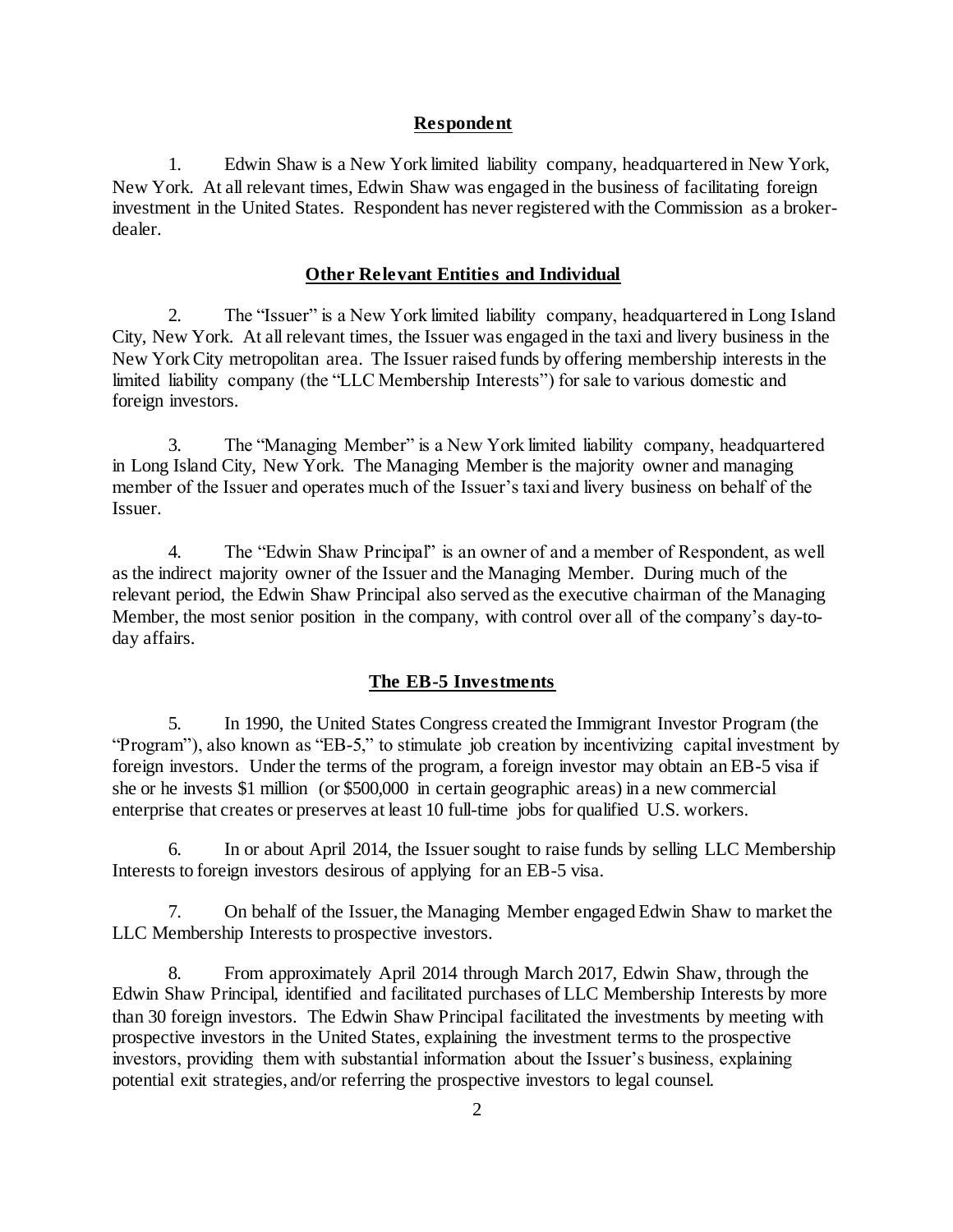9. At all times Edwin Shaw facilitated transactions in the LLC Membership Interests, it was not registered as a broker or dealer with the Commission.

10. The Edwin Shaw Principal negotiated an administrative fee with each investor who ultimately decided to invest in the project. The fees, which ranged from \$5,000 to as much as \$50,000, were payable to the Managing Member. The administrative fee was intended to compensate the Managing Member for its costs in marketing the LLC Membership Interests.

11. The Edwin Shaw Principal, in his capacity as the indirect owner and executive chariman of the Managing Member, directed the Managing Member's controller to issue checks to Edwin Shaw as compensation for Edwin Shaw's services in effecting the sale of the LLC Membership Interests. The payments to Edwin Shaw were funded by the administrative fees paid by the investors and, in many cases, the amounts of the payments corresponded directly to the administrative fees that had recently been received from investors.

12. Edwin Shaw used approximately \$400,000 of the funds to pay employees and consultants, make distributions to the Edwin Shaw Principal, and make car payments on behalf of the Edwin Shaw Principal.

13. In or about August 2016, the Managing Member's bank asked the Managing Member to provide documentation concerning the payments to Edwin Shaw, including any contract governing the relationship. No such contract existed. The Managing Member thereafter executed a written contract with Edwin Shaw, which was backdated to April 2014. The agreement, which the Managing Member provided to the bank, set forth a flat fee structure for Edwin Shaw's services that did not accurately reflect the actual payments, which were based on the available administrative fee proceeds.

14. As a result of the conduct described above, Respondent willfully<sup>1</sup> violated Section 15(a)(1) of the Exchange Act, which makes it unlawful for any broker or dealer "to effect any transaction in, or to induce or attempt to induce the purchase or sale of, any security" unless such broker or dealer is registered in accordance with Section 15(b) of the Exchange Act.

#### **IV.**

In view of the foregoing, the Commission deems it appropriate and in the public interest to impose the sanctions agreed to in Respondent's Offer.

Accordingly, pursuant to Sections 15(b) and 21C of the Exchange Act, it is hereby ORDERED that:

l

<sup>&</sup>lt;sup>1</sup> A willful violation of the securities laws means merely "that the person charged with the duty knows what he is doing.'" *Wonsover v. SEC*, 205 F.3d 408, 414 (D.C. Cir. 2000) (quoting *Hughes v. SEC*, 174 F.2d 969, 977 (D.C. Cir. 1949)). There is no requirement that the actor "'also be aware that he is violating one of the Rules or Acts.'" *Id.* (quoting *Gearhart & Otis, Inc. v. SEC*, 348 F.2d 798, 803 (D.C. Cir. 1965)).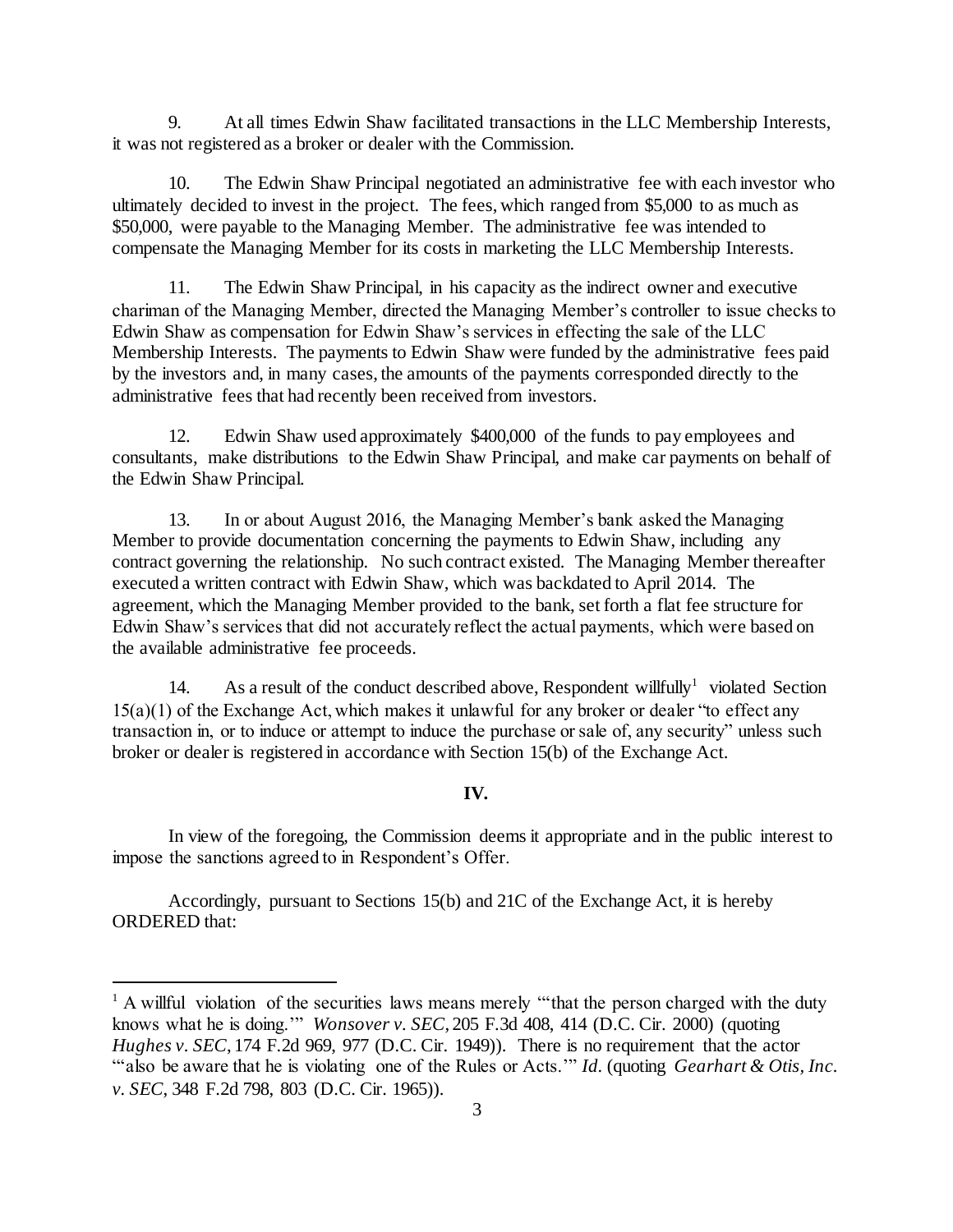A. Respondent Edwin Shaw cease and desist from committing or causing any violations and any future violations of Section 15(a) of the Exchange Act.

B. Respondent Edwin Shaw is censured.

C. Respondent Edwin Shaw shall, within 10 days of the entry of this Order, pay disgorgement of \$400,000, prejudgment interest of \$ 54,209.20, and a civil monetary penalty of \$90,535 to the Securities and Exchange Commission for transfer to the general fund of the United States Treasury, subject to Exchange Act Section  $21F(g)(3)$ . If timely payment is not made, additional interest shall accrue pursuant to SEC Rule of Practice 600 and/or 31 U.S.C. § 3717.

Payment must be made in one of the following ways:

- (1) Respondent may transmit payment electronically to the Commission, which will provide detailed ACH transfer/Fedwire instructions upon request;
- (2) Respondent may make direct payment from a bank account via Pay.gov through the SEC website a[t http://www.sec.gov/about/offices/ofm.htm;](http://www.sec.gov/about/offices/ofm.htm) or
- (3) Respondent may pay by certified check, bank cashier's check, or United States postal money order, made payable to the Securities and Exchange Commission and hand-delivered or mailed to:

Enterprise Services Center Accounts Receivable Branch HQ Bldg., Room 181, AMZ-341 6500 South MacArthur Boulevard Oklahoma City, OK 73169

Payments by check or money order must be accompanied by a cover letter identifying Edwin Shaw, LLC as a Respondent in these proceedings, and the file number of these proceedings; a copy of the cover letter and check or money order must be sent to Lara Shalov Mehraban, Associate Director, Division of Enforcement, Securities and Exchange Commission, 200 Vesey Street, Suite 400, New York, New York 10281.

D. Amounts ordered to be paid as civil money penalties pursuant to this Order shall be treated as penalties paid to the government for all purposes, including all tax purposes. To preserve the deterrent effect of the civil penalty, Respondent agrees that in any Related Investor Action, it shall not argue that it is entitled to, nor shall it benefit by, offset or reduction of any award of compensatory damages by the amount of any part of Respondent's payment of a civil penalty in this action ("Penalty Offset"). If the court in any Related Investor Action grants such a Penalty Offset, Respondent agrees that it shall, within 30 days after entry of a final order granting the Penalty Offset, notify the Commission's counsel in this action and pay the amount of the Penalty Offset to the Securities and Exchange Commission. Such a payment shall not be deemed